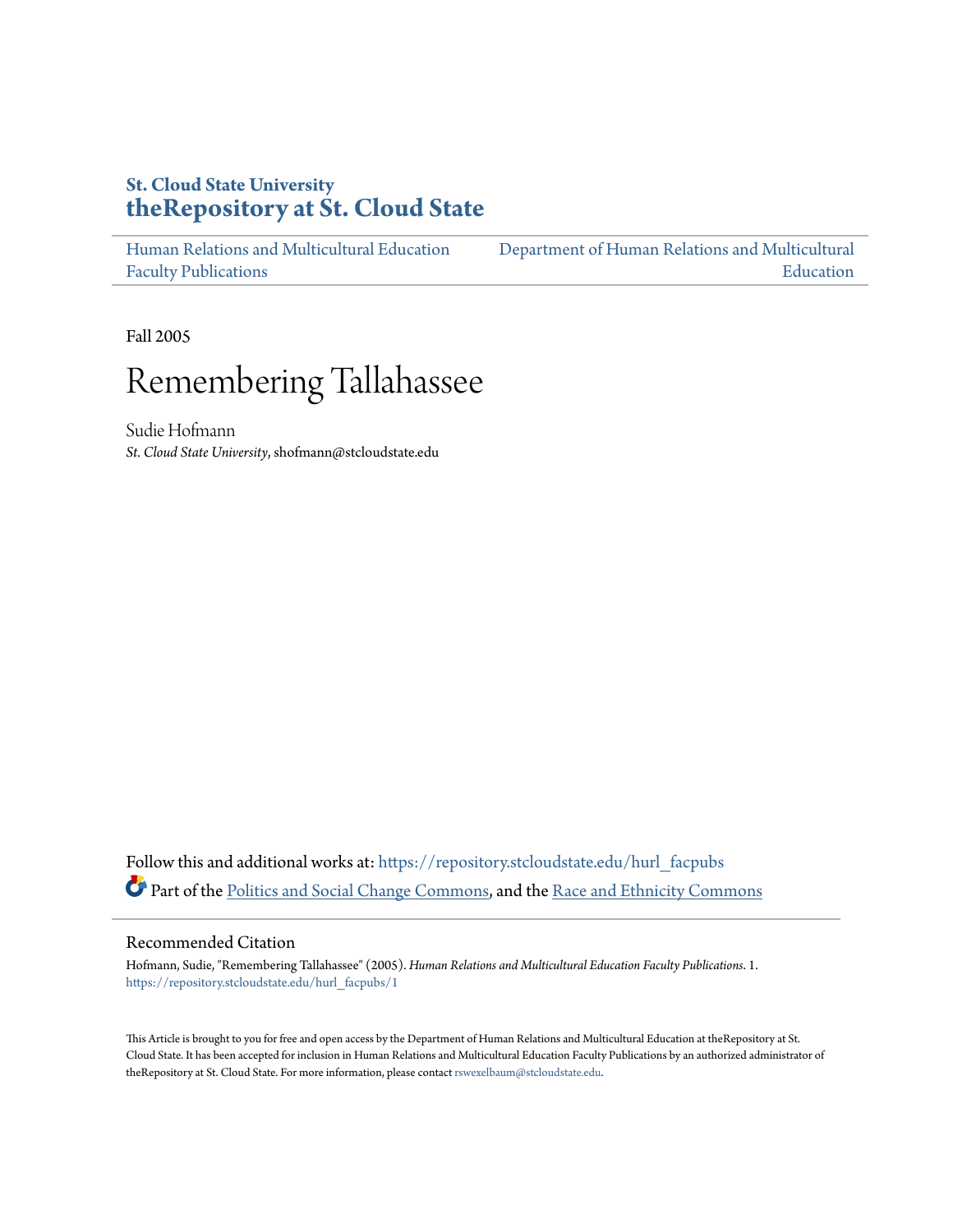## Remembering Tallahassee

*Sudie Hofmann is an associate professor in the Department of Human Relations and Multicultural Education. She has been active in addressing the issue of American Indian mascots, logos, and nicknames through writing, research and educational rallies on campus.* 

It was Labor Day weekend 1981 and I thought I was Mary Richards in the "Mary Tyler Moore" show as I drove into Tallahassee on Highway 10. Just like Mary, in the opening scene of her 1970s sitcom in which she peeks up at the green sign on 35W directing her into Minneapolis, I was looking for signs for north Tallahassee. Mary was starting a new life in her sitcom, and I was starting a new life as a doctoral student at Florida State University. Although I did find the sign for my exit, I was startled to see a tomahawk with the caption "Scalp Em Seminoles" next to it on the overpass on Highway 10. When I arrived at the apartment I had rented over the phone from Wisconsin, I asked my new roommate about what I had seen on the overpass. She looked confused and said, "Well, we're the Seminoles." Still not understanding, I inquired further. She explained that the sports teams at FSU identified themselves as the Seminoles. Oh, no!

I had recently been recruited by FSU shortly after receiving my M.S. degree at the University of Wisconsin-Madison, so the decision to move to Tallahassee had been a hasty one with little research. Apparently the thought of warm weather played too big a part in what I had just done. While researching FSU's academic programs in policy studies, the institution's nickname had been of no concern to me; the nickname and all the behaviors associated with it would be a major concern – very soon. As an undergraduate at SCSU and a student in the Department of Human Relations and Multicultural Education, I had been exposed to information about indigenous people that never made its way into any of my history courses. The late Henry Greencrow had been a speaker in one of my human relations courses, and he included in his talk a historical overview of scalping and its origins in Europe. He discussed how the practice spread to what is now the United States as part of Indian bounty hunting. He explained that scalping is usually done with a long, very hard knife and that the image of a tomahawk being associated with scalping is just one aspect of Hollywood fiction. Wanting to be absolutely sure that Henry's research was accurate, I spent weekends in the graduate library at FSU looking into the history of scalping. There was very little information available in sources that were published in the United States. I eventually found sources published in European countries that were in agreement that the practice started in Holland. I wanted to share this information in some public way in an attempt to get the dialogue started about the general issue of the FSU nickname. I wanted to test the water.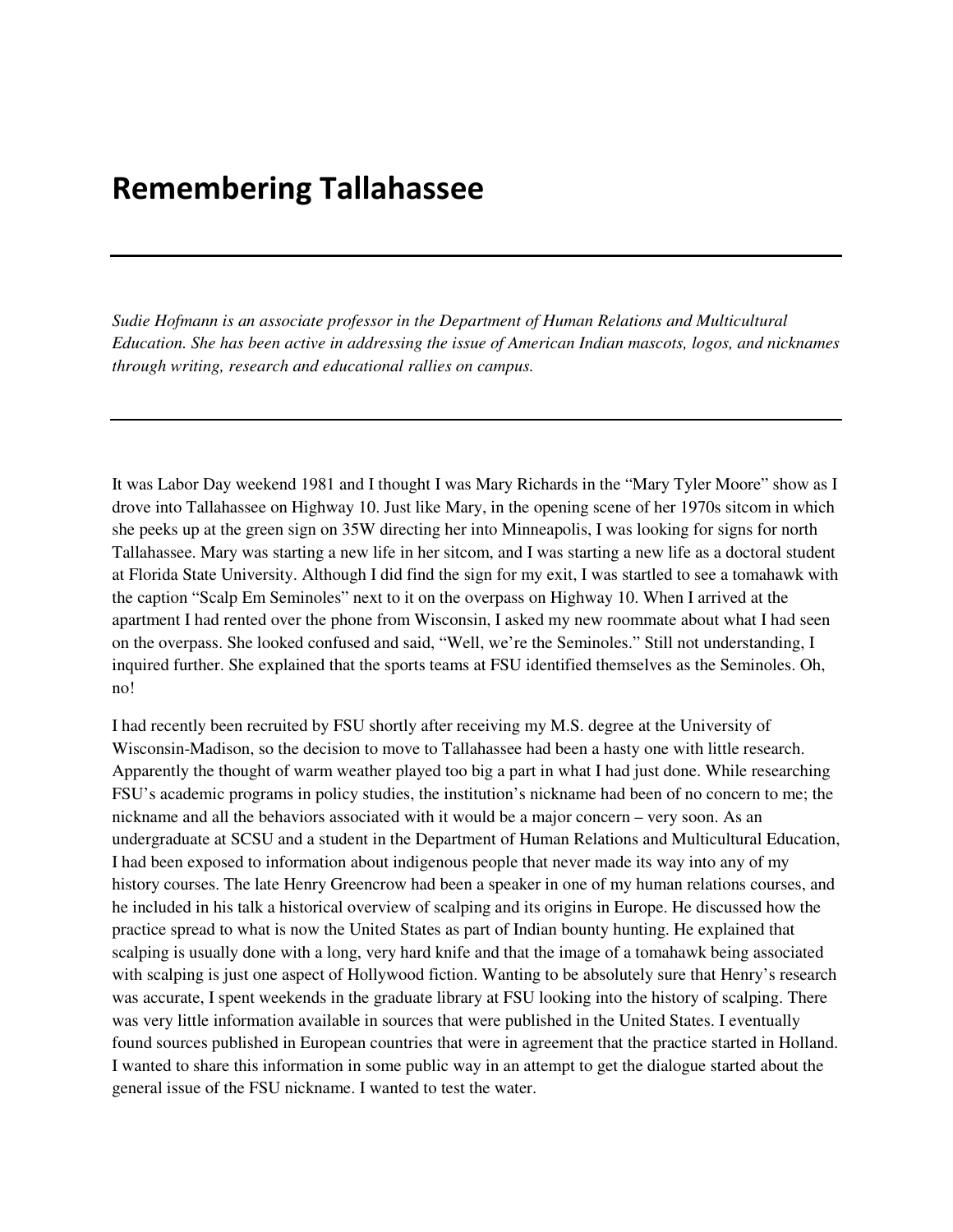Coalition building seemed to be the top priority at this point, so I started by contacting the executive director of the Governor's Council On Native American Affairs. When I reached the director by phone and explained my concerns about the use of the nickname and how it perpetuated stereotypes, he told me that he had a good relationship with the Seminole Boosters at FSU and would not help me pursue any actions that would embarrass the university. I couldn't turn to any American Indian student group on campus. There wasn't one.

 I then approached the director of Florida Public Interest Group (FPIRG), the nationally affiliated Ralph Nader student group on campus. FPIRG and its director had a solid reputation for supporting progressive causes in the community. Rather than listening to my concerns, the director asked me whether I had heard about the horse's tail starting on fire Friday night. "What horse?" I asked. "Chief Oseola's horse," he replied. I received a quick historical overview of the FSU tradition of a white person dressing up as Chief Oseola and riding out on the football field and throwing a flaming spear into the turf. The FPIRG director attempted to tell me how funny the incident was and how much he enjoyed being President Bernie Sliger's guest in the president's box at the game. Okay, he wouldn't be much help.

The next stop was the Women's Center on campus, but they weren't interested. They were still reeling from the 1978 Ted Bundy murders at the Chi Omega Sorority, as well as from a series of rapes in graduate housing in Alumni Village and the general Tallahassee community. Women's safety was their central concern and I could certainly understand that.

I decided to write a letter to the Tallahassee Democrat about the issue of American Indian mascots and how they perpetuated images of American Indians as violent savages ready to scalp the next victim. I dropped the letter off at the Democrat and checked the paper for 10 days to see if they published it. I had high hopes that a dialogue would begin but I eventually gave up when it was not published. One quiet Sunday morning two weeks later, I answered the phone to hear a man slowly state that he was going to "scalp me." As I put down the receiver, I was suddenly aware that the letter had been published. The calls kept coming in with endless threats – one more vulgar than the next. It was clear that these were different individuals: some calls were long distance; some were from older men; and some of the calls later in the day were from young men in groups quite certainly under the influence of alcohol.

Reporting the phone calls to the Tallahassee Police Department was something I was reluctant to do, believing they would not take the threats seriously and, more importantly, fearing they were local supporters of the "Seminole" tradition. Luckily, the officer who took my call was willing to help me and suggested that I leave my Alumni Village apartment immediately. The graduate student apartments, similar to individual motel rooms with single outside entrances, left me vulnerable with my address published in the Tallahassee phone directory. I told the officer I had nowhere to go so he said he would assign a "squad car" to watch my apartment that night but he would have to pull it in the morning. We agreed that it was unlikely that someone would actually physically harm me but he thought that vandalism or attempts to "scare me in the middle of the night" were possibilities.

I had the good fortune of having a wonderful professor who took me in for a week, and he and his wife looked out for my safety, driving me to and from my classes. I would call my neighbors every day to see if there was any suspicious activity, always receiving the good news that everything seemed normal. I returned after a week and never again received a threatening phone call. However, the letters to the Democrat were not in short supply and failed to address any of what I thought were substantive issues in